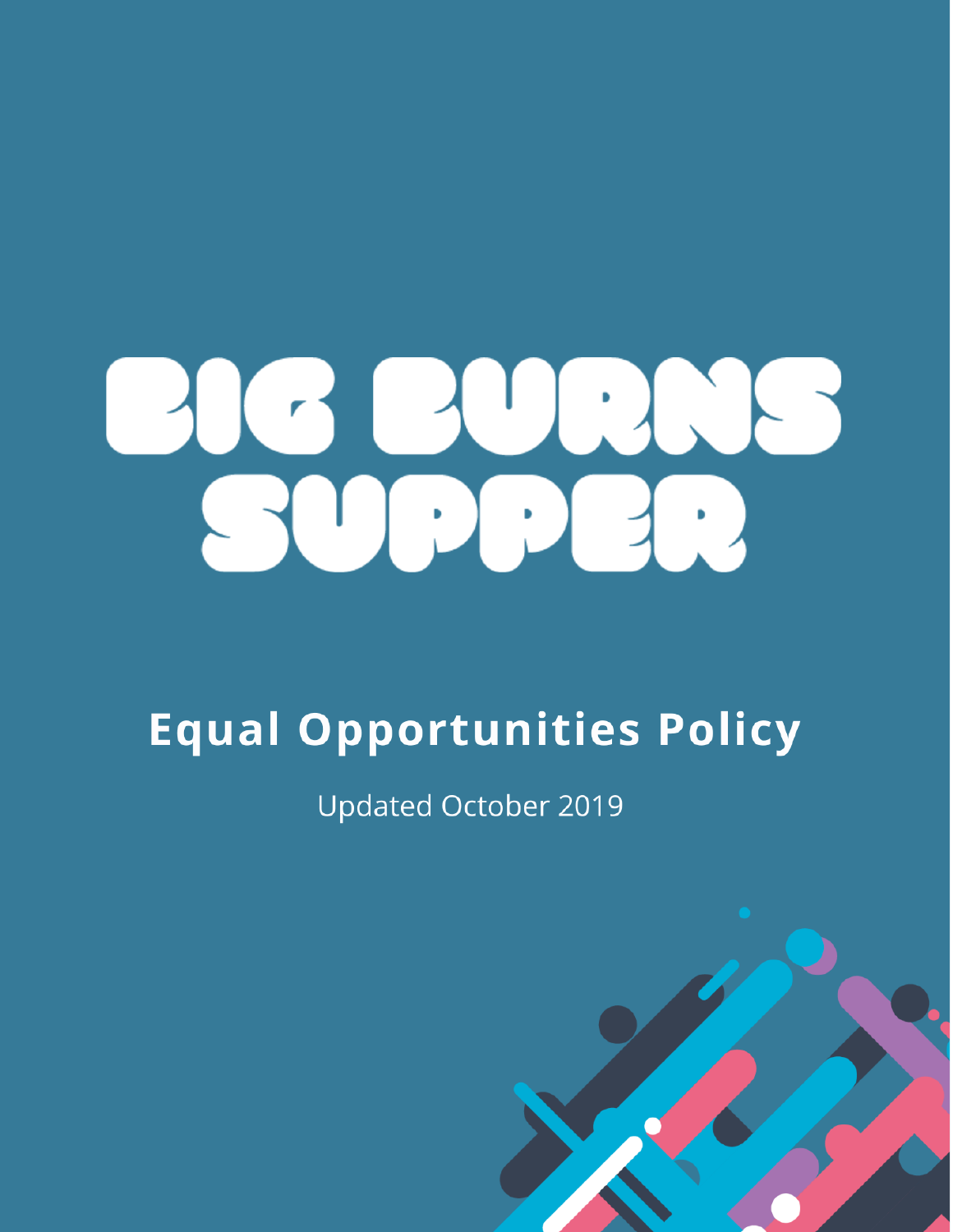# **Equal opportunities Policy Statement**

ELECTRIC THEATRE WORKSHOP, registered charity No. SCO42897. Is committed to a policy of equal opportunities employment and integrated casting in which individuals are selected and treated on the basis of their relevant merits and abilities without regard to age, disability, gender reassignment, marriage and civil partnership, pregnancy and maternity, race, religion or belief, sex or sexual orientation and are given equal opportunities within the company. The aim of this policy is to ensure that no job applicant, employee, volunteer, freelance worker, audience member or project participant receives less favourable treatment on grounds related to any protected characteristic. ELECTRIC THEATRE WORKSHOP monitors all recruitment processes. this policy is reviewed annually.

# **Legislation and Guidance**

This policy has been drafted in adherence with duties outlined in the Equalities Act (2010), Equalities Scotland Act (2010) which provides legislative protections on groups identified by protected characteristics, the definitions of which are outlined in this document. Guidance on best practices were sought from Creative Scotland, Independent Theatre Council and the Equalities and Human Rights Commission.

# **Protected Characteristics**

#### **Age**

Where this is referred to, it refers to a person belonging to a particular age (for example 32 year olds) or range of ages (for example 18 to 30 year olds).

# **Disability**

A person has a disability if she or he has a physical or mental impairment which has a substantial and long-term adverse effect on that person's ability to carry out normal day-to-day activities.

# **Gender reassignment**

The process of transitioning from one gender to another.

# **Marriage and civil partnership**

Marriage is no longer restricted to a union between a man and a woman but now includes a marriage between a same-sex couple. [1]

Same-sex couples can also have their relationships legally recognised as 'civil partnerships'. Civil partners must not be treated less favourably than married couples (except where permitted by the Equality Act).

[1] Section 1, Marriage (Same Sex Couples) Act 2013, Marriage and Civil Partnership (Scotland) Act 2014.

#### **Pregnancy and maternity**

Pregnancy is the condition of being pregnant or expecting a baby. Maternity refers to the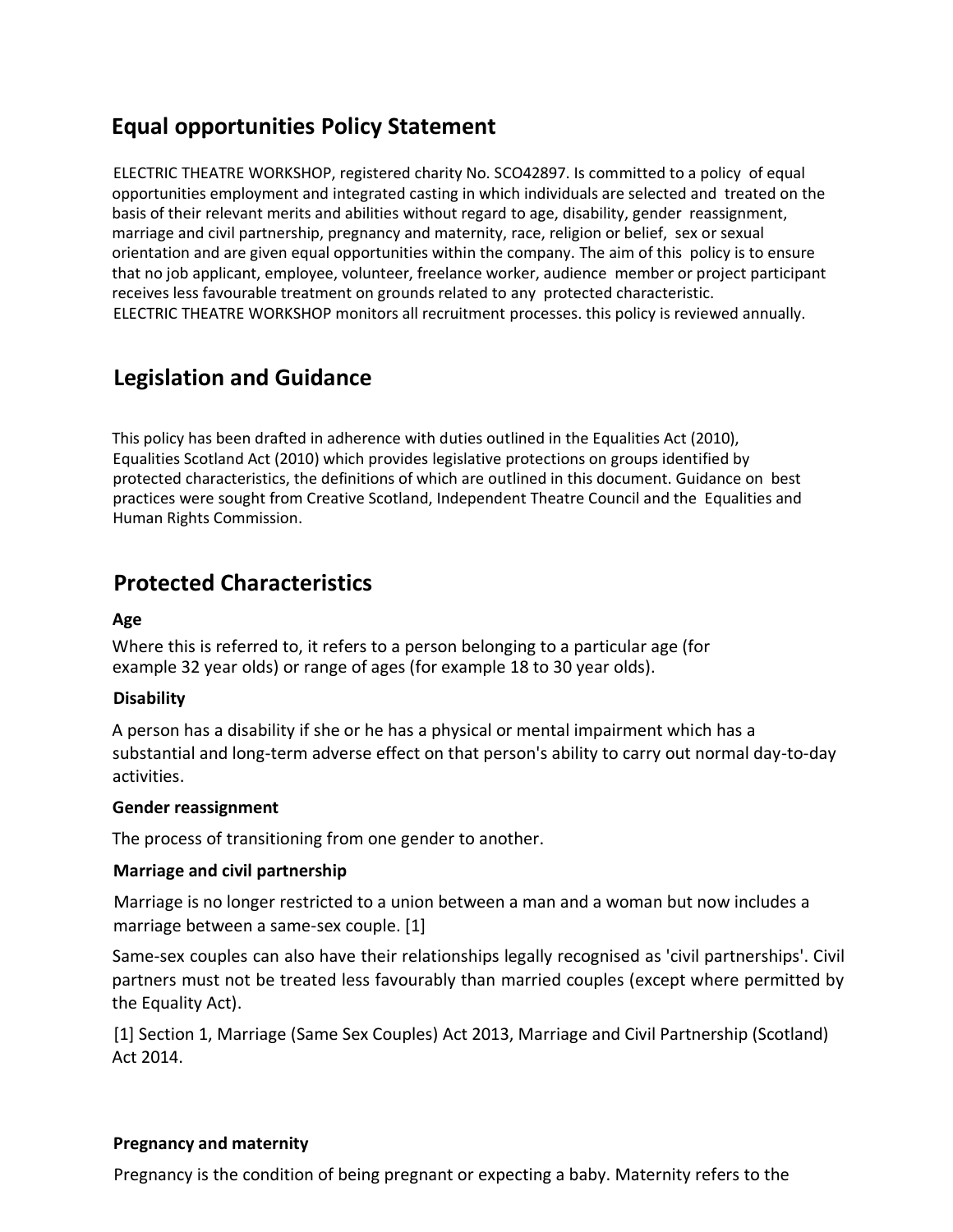period after the birth, and is linked to maternity leave in the employment context. In the non work context, protection against maternity discrimination is for 26 weeks after giving birth, and this includes treating a woman unfavourably because she is breastfeeding.

Find out more about our work on pregnancy and maternity in the

#### workplace.

## **Race**

Refers to the protected characteristic of Race. It refers to a group of people defined by their race, colour, and nationality (including citizenship) ethnic or national origins.

## **Religion and belief**

Religion has the meaning usually given to it but belief includes religious and philosophical beliefs including lack of belief (such as Atheism). Generally, a belief should affect your life choices or the way you live for it to be included in the definition.

## **Sex**

A man or a woman.

## **Sexual orientation**

Whether a person's sexual attraction is towards their own sex, the opposite sex or to both sexes.

# **Code of Practice:**

ELECTRIC THEATRE WORKSHOP's policy and practice is that entry into employment with the company and progression within employment will be determined only by personal merit and the application of criteria which are related to the duties of each particular position. In all cases, ability to perform the job will be the primary consideration.

The company welcomes diversity amongst its employees and seeks to ensure that all candidates for employment are treated fairly, and that selection is based solely on the individual's abilities and qualifications. The company will use the following procedure for recruiting and selecting individuals for all positions:

# **Selection Criteria**

The selection process will be carried out consistently for all jobs at all levels. Selection criteria for all positions will be clearly defined and reflected in the further particulars sent to applicants which will also include details of the company's commitment to equality of opportunity. Job qualifications or requirements which would have the effect of inhibiting applications from members of particular groups, such as those of one sex, persons of a particular religion, marital status or sexual orientation, persons of a particular racial group, persons within a certain age

Equal Opportunities policy  $\frac{2}{3}$ 

bracket or those with a disability, will not be demanded or imposed except where they are justifiable in terms of the job to be done.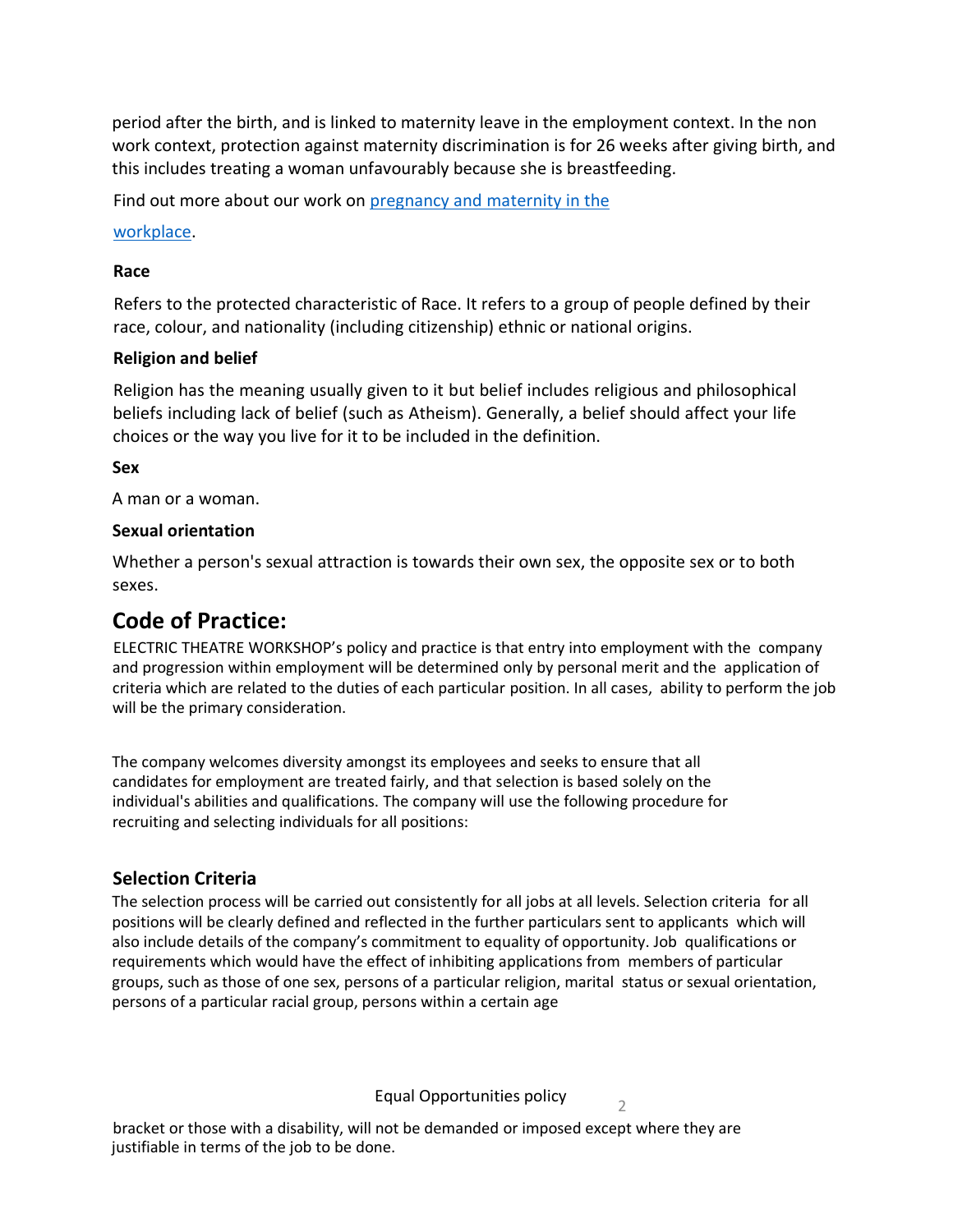#### **Advertising**

Job vacancies and castings will be advertised widely to enable and encourage applications from all suitably qualified and experienced candidates. ELECTRIC THEATRE WORKSHOP will endeavour to ensure that advertisements are not restricted to areas or publications that would exclude or disproportionately reduce applications from a particular gender, religion, age group or racial group and should avoid prescribing requirements as to marital status or age. All job advertisements placed on behalf of the company will state the company's commitment to equality of opportunity.

#### **Selection Methods**

The selection process will be carried out consistently for all jobs at all levels. All those handling applications and conducting interviews must be aware of the principles of the Equality Act 2010. The selection of new employees will be based on job requirements and the individual's suitability and ability to do the job and information sought from candidates will relate only to the qualifications for or requirements of the job.

#### **Interviews and auditions**

The staff responsible for shortlisting, interviewing or auditioning and making or recommending an appointment will be clearly informed of the selection criteria and the need for consistency. Wherever possible, at least two people will interview applicants and all questions will relate to the selection criteria. No questions will be based on age, health (except where permitted by the Equality Act 2010), assumptions about roles in the home and the family or the assumed suitability of different ethnic groups for the post in question. Where it is necessary to assess whether personal circumstances will affect the performance of the job (for example, if the job involves irregular hours or extensive travel) this will be discussed objectively and will be asked equally of all candidates. In the case of disabled applicants who identify themselves at the application stage, appropriate interview arrangements (such as accessible interview rooms or the assistance of a sign interpreter) should be offered to enable candidates to compete on an equal basis.

#### **Integrated Casting**

As theatre practitioners, we have a responsibility to reflect the multiracial and many faceted nature of our society and to break down traditional barriers and restrictive attitudes based on sex, marital status, age, creed, colour, race, national origin, class, sexuality and disability.

#### **Grievance Procedures:**

All allegations of discrimination against a person because of a protected characteristic will be dealt with seriously and confidentially.

#### **Record Keeping:**

Details of candidates and of selection decisions (including the rationale for selection or rejection) will be kept for at least six months after an appointment has been made in case they are required as evidence by an employment tribunal or for other proceedings. The company will keep anonymous records of the sex, ethnic group, age and any disability of its employees and of all candidates and of those shortlisted and appointed. Records may be used to determine whether members of one sex or persons of a certain racial group, religion or age bracket or those with a disability do not apply for employment or apply in smaller numbers than might be expected or are shortlisted or appointed in a lower proportion than their application rate or are concentrated in certain jobs.